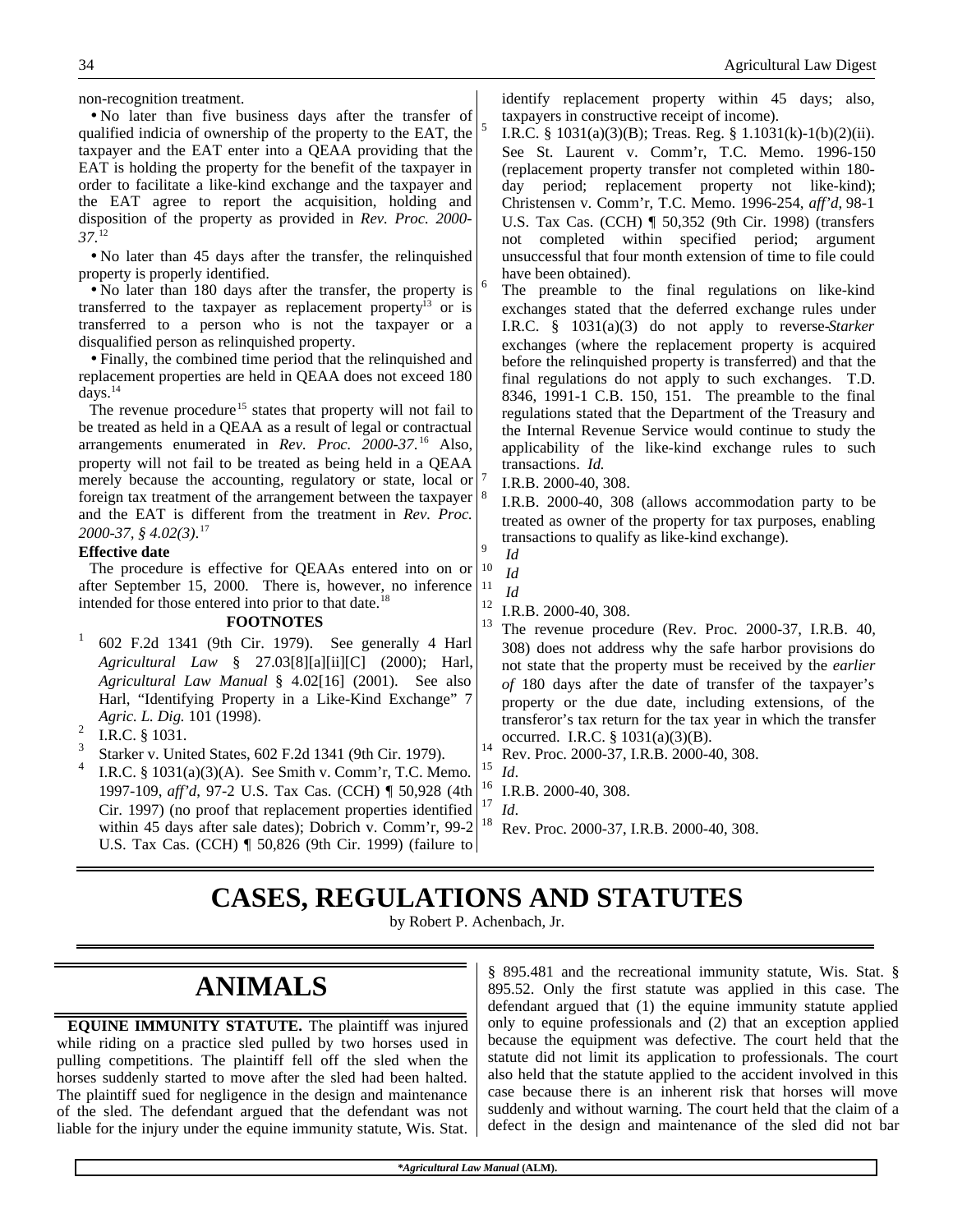application of the statute because the plaintiff failed to allege how any defect in the sled caused the plaintiff to fall. **Kangas v. Perry, 620 N.W.2d 429 (Wis. Ct. App. 2000)**.

### **BANKRUPTCY**

#### **GENERAL -***ALM* **§ 13.03.\***

**ABANDONED PROPERTY**. The debtor filed for chapter 7 and the estate included a parcel of real property. The property remained in the estate for 26 months before the trustee abandoned the property back to the debtor. The debtor sought to charge the estate with the real estate taxes which accrued on the property during the administration of the estate until the property was abandoned. The trustee argued that the estate should not be held liable for the taxes because the estate did not benefit from the property. The court held that the estate was liable for the real estate taxes because the debtor had no control over the property while it was in the estate. The court noted that the trustee had 26 months to determine whether the property was beneficial to the estate and could have abandoned the property and reduced the tax burden much earlier. The court also noted that the trustee provided no reason for the delay in abandoning the property. *In re* **Mailman Steam Carpet Cleaning, Inc., 256 B.R. 240 (Bankr. D. Mass. 2000)**.

**DISCHARGE**. The debtor needed to purchase farm supplies on credit and filled out a credit application form provided by a supplier. The debtor understated the debtor's liabilities and overstated the debtor's assets on the form and failed to correct the amounts when the final loan documents were signed several days later. The loan was approved by a computerized scoring system, based entirely on the information on the loan application. The lender sought to have the loan balance declared nondischargeable under Section 523(a)(2)(B) as obtained with false information. The court held that (1) the asset and liability figures were materially false because the figures portrayed the debtor as having a positive net worth when the debtor had a negative net worth; (2) the lender reasonably relied on the figures because the application and the computerized scoring system were the regular method of making loan decisions; and (3) the debtor intended to deceive the lender because the debtor knew the figures were false and would be used by the lender to decide whether to make the loan. The court held that the loan balance was nondischargeable as obtained using false financial statements. *In re* **Webb, 256 B.R. 292 (Bankr. E.D. Ark. 2000)**. **EXEMPTIONS**

HOMESTEAD. The debtors, husband and wife, filed for Chapter 7 and claimed their residence as an exempt homestead under Iowa Code § 561.16. The residence was purchased in 1998 and the schedules showed that at least some of the outstanding debts were incurred prior to the purchase of the residence. The trustee objected to the homestead exemption because, under Iowa Code § 561.21, a homestead was subject to execution to the extent that the debtors' debts were incurred prior to the purchase of the residence. The debtors argued that Section 522(c) preempted the Iowa exceptions to the homestead exemptions because Section 522(c) exempts exempt property from debts which arose prior to the bankruptcy petition. The court noted that *In re Weinstein, 164 F.3d 677 (1st Cir. 1999), cert. denied, 527 U.S. 1036 (1999)*, held that Section 522(c) preempted state law exceptions to exemptions, but the court declined to follow that decision and held that the debtors' residence was not exempt from debts which arose prior to the debtors' purchase of the residence. *In re* **Norkus, 256 B.R. 298 (Bankr. S.D. Iowa 2000)**.

#### **FEDERAL TAX -***ALM* **§ 13.03[7].\***

**DISCHARGE**. The debtors filed their 1992 tax return on October 15, 1993 without paying the taxes. The debtors made a few small payments on the taxes but then filed for Chapter 13 in May 1996. The 1992 taxes were included in the case and the case was voluntarily dismissed in March 1997 on the same day that the debtors filed for a new Chapter 7 case. The debtors argued that the 1992 taxes were dischargeable because they were filed more than three years before the Chapter 7 bankruptcy case. The court held that the three year period in Section  $523(a)(1)$  was tolled during the Chapter 13 case; therefore, the taxes were nondischargeable. *In re* **Young, 233 F.3d 56 (1st Cir. 2000)**.

### **CORPORATIONS**

**DISSOLUTION**. The plaintiff owned one-third of the stock of a family farm corporation, with the other two thirds owned by the plaintiff's brother and sister. The corporation's certificate of incorporation included a provision that a supermajority vote of 75 percent of the shareholder interests was required for several actions by the corporation, including dissolution. The parties began to disagree on corporate management and the plaintiff sought a dissolution of the corporation by filing an action in state court. The corporation argued that the certificate of incorporation controlled to require a vote by 75 percent of the shareholder interests to dissolve the corporation. Under Oklahoma law, 18 Okla. Stat. § 1006(B), shareholders could agree to increase the votes needed for any corporate action. However, 18 Okla. Stat. § 953(D) permits a minority shareholder to bring an action for judicial dissolution of a corporation. The court found that the certificate of incorporation provision requiring the supermajority affected only actions of the corporation and did not affect the right of a minority shareholder to bring a judicial action for dissolution. Therefore, the court held that the plaintiff was not barred by the certificate of incorporation from bringing an action for dissolution. **Sutter v. Sutter Ranch Corp., 14 P.3d 58 (Okla. 2000)**.

### **FEDERAL AGRICULTURAL PROGRAMS**

#### **ANNOUNCEMENT**

A one-day conference, "Fixing the Fair Act," will be held at the National Press Club, Washington, D.C. on March 27, 2001. The conference is sponsored by Schnittker & Associates and the Iowa State University Center for International Agricultural Finance (Neil E. Harl is the Center Director). This is an opportunity to interact with some of the leading thinkers on the various dimensions of farm policy. Complete information may be obtained from John Schnittker, 1637 Calzada Avenue, Santa Ynez, California 93460, Tel. 805-686- 5260 or via e-mail at jasjad@silcom.com.

**PERISHABLE AGRICULTURAL COMMODITIES ACT**. The Agricultural Marketing Service filed a complaint against the plaintiff for failure to make full payment promptly for 633 lots of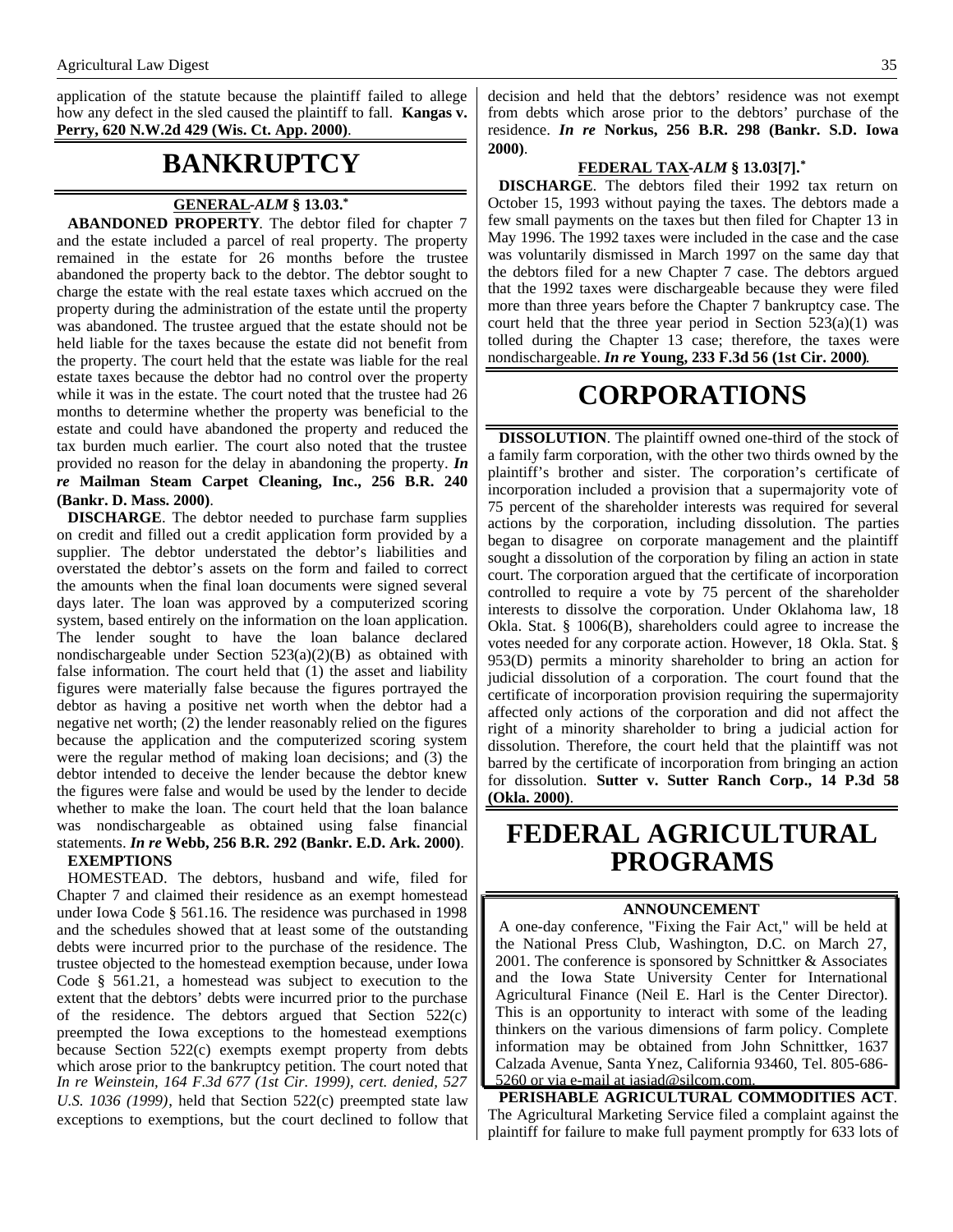produce. The Administrative Law Judge ruled that the plaintiff did violate PACA and recommended the revocation of the plaintiff's PACA license. The ALJ presented an oral decision and stated that the decision would be final in 35 days after service of the opinion unless an appeal was filed. A written opinion was filed later. The hearing clerk sent the written opinion to the plaintiff with a letter which stated that the plaintiff had 30 days after receipt of the opinion in which to appeal the decision. The plaintiff filled an appeal within 30 days after receiving the written opinion but more than 35 days after the oral opinion. The Judicial Officer refused to hear the appeal as untimely filed. The plaintiff argued that the USDA Rules of Practice, found at 7 C.F.R.  $\S$ § 1.142(c)(4), 1.145(a), were so inconsistent as to fail to provide adequate notice of the proper appeal time requirement. Section  $1.142(c)(4)$  provided that an appeal must be filed within 35 days after issuance of an oral opinion. Section 1.145(a) provided that an appeal must be filed within 30 days after receipt of service of a judge's opinion. The court noted that the regulations do not state that "issuance" of an opinion was equivalent to "receipt of service" of an opinion. The court could find no interpretation of the regulations which was consistent with the plain language of both regulations; therefore, the court held that the regulations were so inconsistent as to fail to provide adequate notice of the appeal time requirement and ordered the Judicial Officer to hear the appeal because the plaintiff did file an appeal within the time allotted by one of the regulations. **PMD Brokerage v. USDA, 234 F.3d 48 (D.C. Cir. 2000)**.

### **FEDERAL ESTATE AND GIFT TAX**

**LEGISLATION.** Legislation has been introduced which would increase to \$10,000,000 the maximum estate tax deduction for family-owned business interests. **H.R. 585**. Legislation has also been introduced which would repeal the estate, gift and generation-skipping transfer taxes. The legislation would also repeal the step-up of basis of estate property received from a decedent. **S. 333**.

**MARITAL DEDUCTION.** The IRS has issued proposed regulations (see also *infra* under TRUSTS) governing the definition of trust income for purposes of QTIP. The proposed regulations provide that a spouse's interest satisfies the income standard set forth in Treas. Reg. §§ 20.2056(b)-5(f), 25.2523(e)- 1(f) if the spouse is entitled to income as defined under a state statute that provides for a reasonable apportionment between the income and remainder beneficiaries of the total return of the trust and that meets the requirements of Treas. Reg. § 1.643(b)-1(a). As the examples under Treas. Reg. § 1.643(b)-1(a) make clear, reasonable apportionment can be accomplished through a unitrust definition of income or by giving the trustee the power to make equitable adjustments between income and principal. **66 Fed. Reg. 10396 (Feb. 16, 2001), amending Treas. Reg. §§ 20.2056(b)-5(f), 20.2056(b)-7(d).**

The taxpayer was the surviving spouse of a decedent. The decedent's will provided for passing of a portion of the estate in trust to the taxpayer. However, two trusts existed because the second trust did not terminate or supersede the first trust; therefore, a dispute arose among the taxpayer and other heirs as to which trust controlled. The parties reached a settlement which used the second trust as determining the property passing to the taxpayer but provided for distribution of the estate outside of the trusts. As part of the agreement, the taxpayer disclaimed a portion of the marital trust share and disclaimed any right to recover gift taxes which could arise from the disclaimers. The IRS ruled that the amount received by the taxpayer under the settlement was eligible for the marital deduction because the taxpayer's interest in the original trusts was QTIP. The IRS also ruled that the taxpayer made a gift of the disclaimed interest in the marital trust and the gift taxes which the taxpayer could have recovered as a result of the disclaimer. **Ltr. Rul. 200106029, Nov. 13, 2000**.

**GENERATION SKIPPING TRANSFERS.** The IRS has issued proposed regulations which provide that the administration of a pre-September 25, 1985 trust in conformance with a state law that defines income as a unitrust amount, or permits equitable adjustments between income and principal to ensure impartiality, and that meets the requirements of Treas. Reg.  $\S$  1.643(b)-1(a) will not be treated as a modification that shifts a beneficial interest to a lower generation beneficiary, or increases the amount of a generation-skipping transfer, subjecting the trust to GSTT. See also *infra* under TRUSTS. **66 Fed. Reg. 10396 (Feb. 16, 2001), amending Treas. Reg. § 26.2601-1(b)**.

**INCOME IN RESPECT OF DECEDENT**. The decedent's will bequeathed property in trust to the surviving spouse which was QTIP. The decedent also had substantial income in respect of decedent and the issue was how to calculate the deduction for IRD, under I.R.C. § 691, while allowing for the marital deduction. The court held that the proper calculation of the deduction was first to calculate the estate tax on the entire amount (including therein the ordinary consideration of marital share), and then to recalculate the estate tax by removing the IRD from the taxable estate (including therein a recomputation of the marital share). The difference in estate tax was the Section 691 deduction. **Estate of Cherry v. United States, 2001-1 U.S. Tax Cas. (CCH) ¶ 50,223 (W.D. Ky. 2001)**.

**TRANSFERS WITH RETAINED INTERESTS-***ALM* **§ 5.02[3].\*** In 1951, the decedent and parent owned most of the stock of a family corporation. In order to meet the inheritance and control desires of the shareholders, the decedent and parent entered into an agreement for the transfer of the parent's stock at death to the decedent in trust for life with remainders to the parent's grandchildren. The decedent agreed to transfer the decedent's stock by will to the same trusts. The IRS argued that, although the agreement was reached in bona fide bargaining and the decedent did provide some consideration for the agreement, the consideration was not full and adequate; therefore, the stock in the trusts was included in the decedent's gross estate. The IRS argued that the consideration had to equal the value of the entire property transferred; whereas, the estate argued that the consideration only had to equal the value of the remainder interest transferred. The Tax Court held that the value of the decedent's future contribution of stock was not sufficient consideration for the parent's agreement to transfer stock to the trusts; therefore, the decedent's interest in the trust was not received for adequate consideration. The Tax Court included the value of the stock in the trusts in the decedent's gross estate, decreased by the value of the decedent's stock contributed to the trusts. The appellate court reversed, holding that the property would not be included in the decedent's estate if the decedent's consideration equaled the value of the remainder interest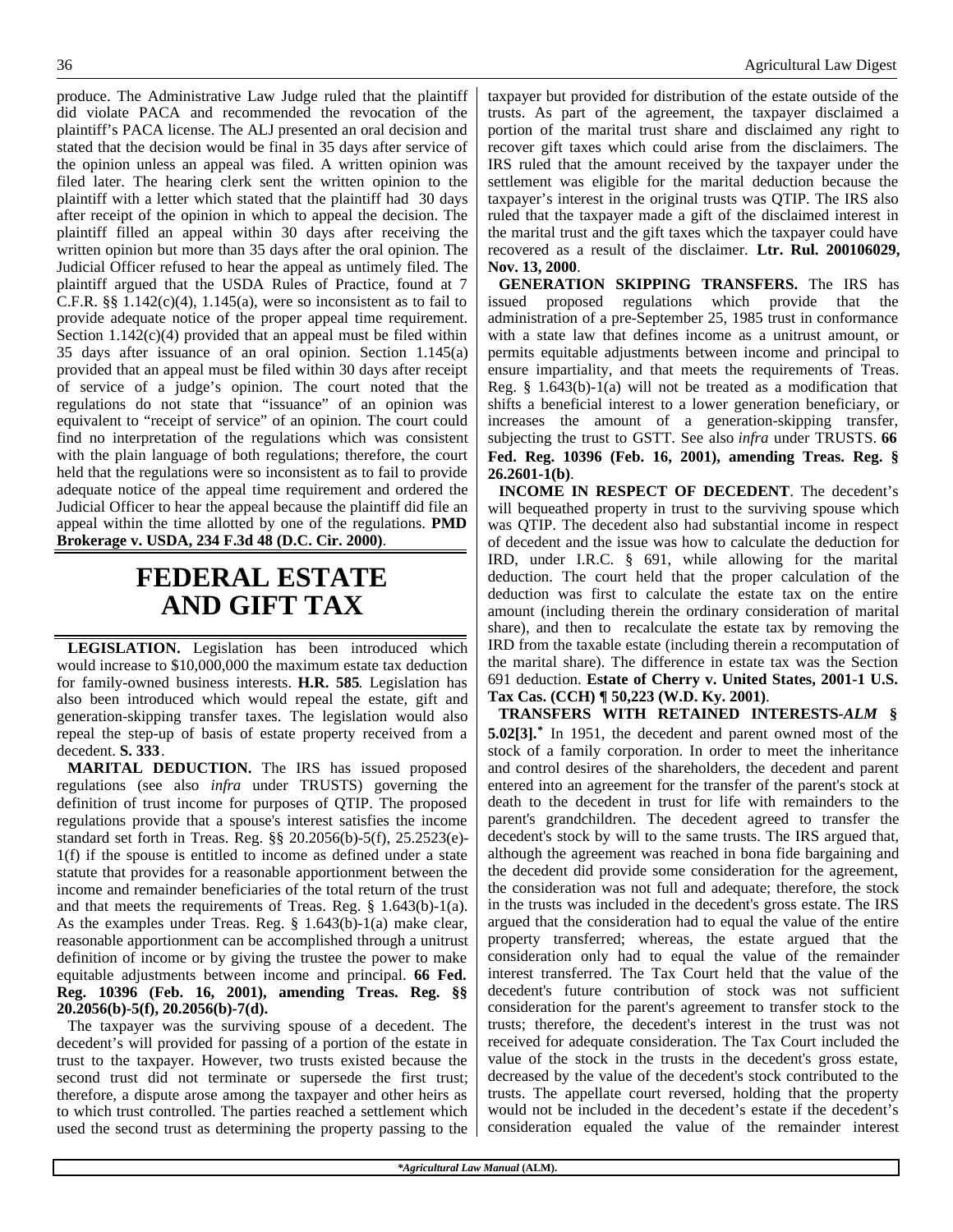#### Agricultural Law Digest 37

transferred by the parent. The case was remanded for a determination of values. The appellate court also held that the valuation date was the date of the original agreement. On remand, the Tax Court held that the value of the life estate received by the decedent under the agreement was less than half the value of the remainder interest in the stock transferred to the decedent's children; therefore, the decedent did not receive full and adequate consideration of the transfer of stock and the value of the stock was included in the decedent's estate. **Estate of Magnin v. Comm'r, T.C. Memo. 2001-31,** *on rem from***, 184 F.3d 1074 (9th Cir. 1999),** *rev'g***, T.C. Memo. 1996-25**.

**TRUSTS**. The IRS has issued proposed regulations which amend the definition of income under Treas. Reg. § 1.643(b)-1 to take into account certain state statutory changes to the concepts of income and principal. Under the proposed regulations, trust provisions that depart fundamentally from traditional concepts of income and principal (that is, allocating ordinary income to income and capital gains to principal) will generally continue to be disregarded, as they are under the current regulations. However, amounts allocated between income and principal pursuant to applicable state law will be respected if state law provides for a reasonable apportionment between the income and remainder beneficiaries of the total return of the trust for the year, taking into account ordinary income, capital gains, and, in some situations, unrealized appreciation. Similarly, a state law that permits the trustee to make equitable adjustments between income and principal to fulfill the trustee's duty of impartiality between the income and remainder beneficiaries is a reasonable apportionment of the total return of the trust. In addition, the proposed regulations provide that an allocation of capital gains to income will be respected if directed by the terms of the governing instrument and applicable local law. Similarly, if a trustee, pursuant to a discretionary power granted to the trustee by local law or by the governing instrument (if not inconsistent with local law), allocates capital gains to income, the allocation will be respected, provided the power is exercised in a reasonable and consistent manner. The proposed changes to the regulations will permit trustees to implement a total return investment strategy and to follow the applicable state statutes designed to treat the income and remainder beneficiaries impartially. At the same time, the limitations imposed by the proposed regulations ensure that the provisions relying on the definition of income under I.R.C. § 643(b) are not undermined by an unlimited ability of the trustee to allocate between income and principal.

 Under the proposed regulations, capital gains will be included in distributable net income under certain circumstances that are directed by the terms of the governing instrument and applicable local law. Thus, any capital gain that is included in the I.R.C. § 643(b) definition of income is included in distributable net income. Similarly, any capital gain that is used to determine the amount or the timing of a distribution to a beneficiary is included in distributable net income. Capital gains are also included in distributable net income if the fiduciary, pursuant to a discretionary power granted by local law or by the governing instrument (if not inconsistent with local law), treats the capital gains as distributed to a beneficiary, provided the power is exercised in a reasonable and consistent manner. Thus, if a trustee exercises a discretionary power by consistently treating any distribution in excess of ordinary income as being made from realized capital gains, any capital gain so distributed is included in distributable net income. **66 Fed. Reg. 10396 (Feb. 16, 2001), amending Treas. Reg. §§ 1.643(a)-3, 1.643(b)-1, 1.651(a)-2**.

### **FEDERAL INCOME TAXATION**

**LEGISLATION**. Legislation has been introduced which would treat payments under the Conservation Reserve Program as rentals from real estate. **S. 315** . Legislation has been introduced which would (1) increase the deduction for health insurance for self-employed persons to 100 percent, (2) exclude gain from the sale of farmland just as gain is excluded from the sale of a residence, (3) allow farmers to use the lesser tax produced by either income averaging or alternative minimum tax, and (4) allow a deduction for FARRM accounts. **S. 333**.

**BAD DEBTS**. The taxpayer had made loans to the taxpayer's father but the loans were not evidenced by written notes and had no stated interest or repayment schedule. The taxpayer also failed to show that any payments were made. The taxpayer claimed that the debt became worthless when the father's business burned down; however, the taxpayer provided no evidence of the father's net worth or other financial status in the tax year when the loan was claimed as a bad debt deduction. The court held that the deduction was not allowed because the taxpayer failed to show the existence of a bona fide debt or that the debt was worthless in the tax year of the claimed deduction. **Flood v. Comm'r, T.C. Memo. 2001-39**.

**BUSINESS EXPENSES**. The taxpayer operated a laundry business and claimed business deductions for travel, meals, entertainment, office, rent, utilities and automobile reapir expenses. The deductions were disallowed, except to the extent allowed by the IRS, for lack of substantiation because the taxpayer did not have full and accurate records to distinguish the expenses from personal expenses. The taxpayer also claimed deductions associated with a home office. The deductions were disallowed because the taxpayer's primary business location was at the laundry. **Clark-Hernandez v. Comm'r, T.C. Summary Op. 2001015**.

**DISASTER PAYMENTS**. On January 5, 2001, the President determined that certain areas in Oklahoma were eligible for assistance under the Disaster Relief and Emergency Assistance Act, 42 U.S.C. § 5121, as a result of a severe winter ice storm on December 25, 2000. **FEMA-1355-DR**. On January 8, 2001, the President determined that certain areas in Texas were eligible for assistance under the Act as a result of severe a winter ice storm beginning on December 12, 2000. **FEMA-1356-DR**. On January 10, 2001, the d that certain areas in Michigan were eligible for assistance under the Act as a result of record snow beginning on December 11, 2000. **FEMA-3160-EM**. On February 5, 2001, the President determined that certain areas in Florida were eligible for assistance under the Act as a result of severe freezing beginning on December 1, 2000. **FEMA-1359-DR**. Accordingly, a taxpayer who sustained a loss attributable to the disasters may deduct the loss on his or her 1999 federal income tax return.

**IRA.** The taxpayer established an IRA in 1976 and made only deductible contributions over several years. In 1997 when the taxpayer was 56 years old, the taxpayer encountered financial difficulties and withdrew \$6,000 from the IRA. The taxpayer did not use the money for any of the purposes entitled to an exception under I.R.C.  $\S 72(t)(2)$  but used the money for personal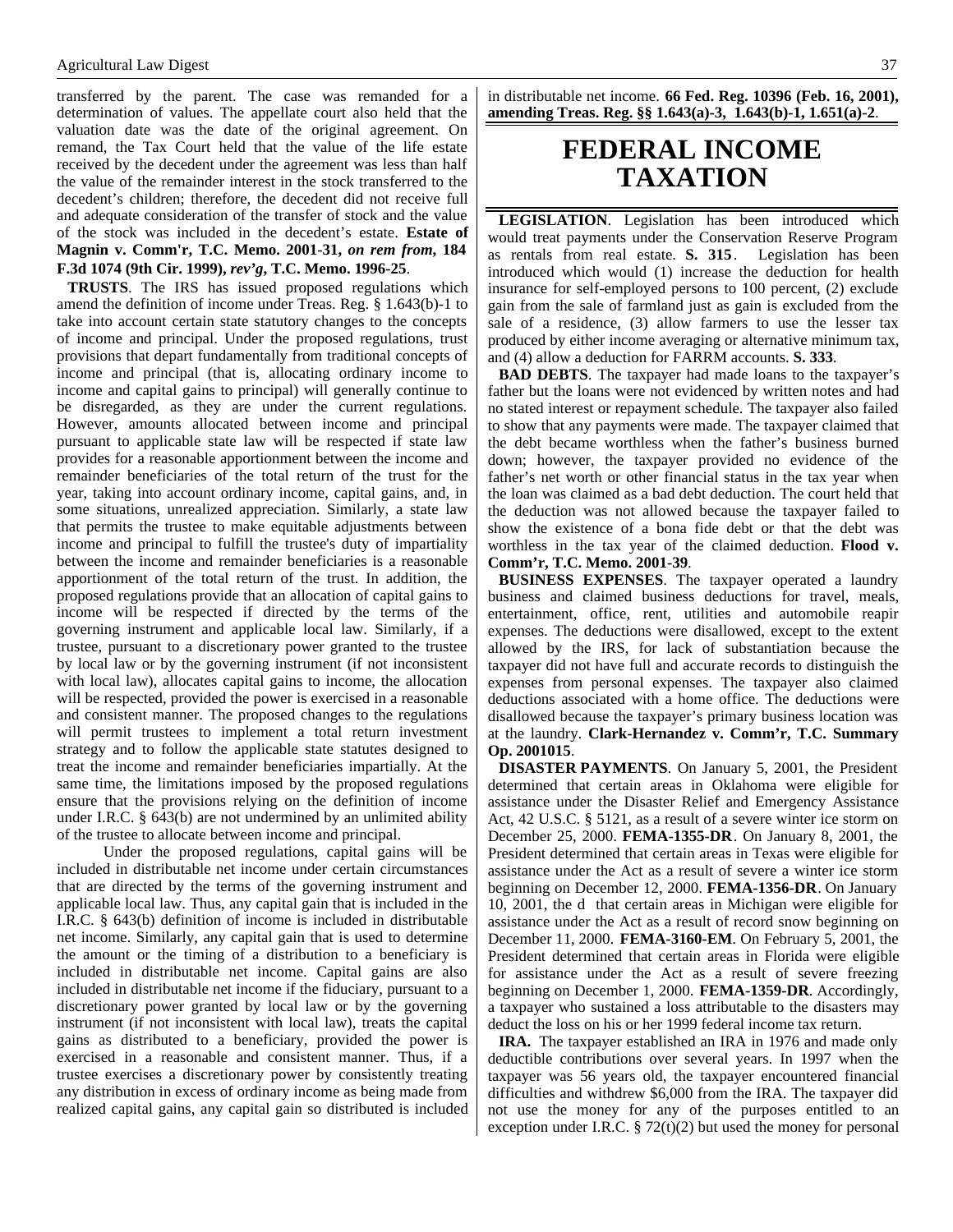expenses. The taxpayer argued that the withdrawal should not be included in gross income and should not be subject to the 10 percent additional tax because the money was withdrawn when the taxpayer was having financial difficulties. The court held that there was no financial difficulties exception under I.R.C.  $\S 72(t)$ ; therefore, the the taxpayer had to include the withdrawn money in income and pay an additional 10 percent tax on that amount. **Gallagher v. Comm'r, T.C. Memo. 2001-34**.

**INSTALLMENT METHOD OF REPORTING**. The IRS has announced that, consistent with the change in law effected by the Installment Tax Correction Act, an accrual method taxpayer that entered into an installment sale on or after December 17, 1999, and filed a federal income tax return by April 16, 2001, reporting the sale on an accrual method (and, thus, an amount realized equal to the selling price) has the consent of the Secretary to revoke its effective election out of the installment method, provided the taxpayer files, within the applicable period of limitations, amended federal income tax return(s) for the taxable year in which the installment sale occurred, and for any other affected taxable year, reporting the gain on the installment method. Thus, a taxpayer may not revoke its effective election out of the installment method if the taxable year in which any payment on the installment obligation was received has closed. **Notice 2001-22, I.R.B. 2001-\_\_**.

**MILEAGE RATE.** The IRS has informed CCH that there will be no change in the standard mileage rate of 34.5 cents per mile for 2001. See *Rev. Proc. 2000-48, I.R.B. 2000-49, 570*. The announcement was in response to questions about the new administration's review of regulations and letters from members of Congress suggesting that the increase in gas prices justified a larger mileage rate. See http://www.irs.ustreas.gov.

#### **PARTNERSHIPS-***ALM* **§ 7.03\***

DEFINITION. The decedent had farmed with the decedent's brother in an oral partnership for several years. The decedent had been more active in the farm and, after disagreements between them arose, the decedent excluded the brother from the farm. Several years later, during the tax years involved in this case, the brother sued for dissolution of the partnership. A state court ruling found that a partnership existed but that the decedent's capital account far exceeded the brother's. The court ordered the 50 percent split of partnership income after repayment of the capital accounts. The partnership property was sold with all proceeds used to repay the decedent. The decedent's estate argued that the state court adjudication proved that a partnership existed and that the brother's share of taxable income was 50 percent. The Tax Court held that a partnership existed but that the decedent held 100 percent of the partnership interests because the brother was excluded from the partnership business and the decedent's capital account far exceeded the value of the partnership assets. **Estate of Tobias v. Comm'r, T.C. Memo. 2001-37**.

**PENSION PLANS**. For plans beginning in January 2001, the weighted average is 5.91 percent with the permissible range of 5.32 to 6.21 percent (90 to 106 percent permissible range) and 5.32 to 6.50 percent (90 to 110 percent permissible range) for purposes of determining the full funding limitation under I.R.C. § 412(c)(7). **Notice 2001-15, I.R.B. 2001-589**.

#### **S CORPORATIONS-***ALM* **§ 7.02[3]\***

PASSIVE ACTIVITY LOSSES. The decedent died before reaching age 40 and was an income beneficiary of a trust which owned S corporation stock. The trust was a QSST and provided

that, if the decedent died before age 40, the trust corpus passed to the decedent's heirs or the heirs of the grantor of the trust. The S corporation had nondeductible passive losses remaining when the decedent died and the estate claimed the trust's share of these losses on the decedent's last income tax return and elected to carry the excess losses back to the previous three income tax returns. The IRS ruled that, under I.R.C.  $\S$  469(g)(2), the passive losses became deductible against nonpassive income upon the death of the decedent and could be carried back under the net operating loss rules. **FSA Ltr. Rul. 200106018, Nov. 3, 2000**.

SHAREHOLDERS. The taxpayer owned S corporation stock and transferred some of the stock to a limited liability company for a 100 percent interest in the LLC. The taxpayer also transferred stock and all of the LLC interest to a limited partnership in exchange for 100 percent interest in the limited partnership. Neither the LLC or limited partnership elected to be taxed as a corporation. The IRS ruled that the ownership of the stock by the LLC and limited partnership, both disregarded entities, would cause the termination of the S corporation status. **Ltr. Rul. 200107025, Nov. 17, 2000**.

#### **SAFE HARBOR INTEREST RATES March 2001**

| NIAFCII ZUUT     |      |                    |                   |      |  |  |  |
|------------------|------|--------------------|-------------------|------|--|--|--|
|                  |      | Annual Semi-annual | Quarterly Monthly |      |  |  |  |
|                  |      | <b>Short-term</b>  |                   |      |  |  |  |
| AFR              | 4.86 | 4.80               | 4.77              | 4.75 |  |  |  |
| 110 percent AFR  | 5.35 | 5.28               | 5.25              | 5.22 |  |  |  |
| 120 percent AFR  | 5.84 | 5.76               | 5.72              | 5.69 |  |  |  |
|                  |      | Mid-term*          |                   |      |  |  |  |
| $AFR*$           | 5.07 | 5.01               | 4.98              | 4.96 |  |  |  |
| 110 percent AFR* | 5.59 | 5.51               | 5.47              | 5.45 |  |  |  |
| 120 percent AFR* | 6.10 | 6.01               | 5.97              | 5.94 |  |  |  |
|                  |      | Long-term          |                   |      |  |  |  |
| AFR              | 5.58 | 5.50               | 5.46              | 5.44 |  |  |  |
| 110 percent AFR  | 6.14 | 6.05               | 6.00              | 5.98 |  |  |  |
| 120 percent AFR  | 6.71 | 6.60               | 6.55              | 6.51 |  |  |  |

\**Note: The CCH published Mid-term rates are identical to the February mid-term rates and may be in error. We will publish any correction in the next issue.* **Rev. Rul. 2001-12, I.R.B. 2001-**

**\_\_**. **SALE OF JOINTLY OWNED PROPERTY**. The taxpayer had been married and during that marriage, the taxpayer and former spouse had purchased as joint tenants a townhouse which was used as a rental property. The couple decided to sell the property and the property was sold at a gain. The sale proceeds were issued in a single check, although the taxpayer had requested separate checks because the couple were in the process of divorcing. The couple disagreed on how the proceeds were to be split and the taxpayer refused to endorse the check. The former spouse then deposited the check in an old joint checking account, used some of the proceeds to satisfy an old joint debt and slowing transferred the remainder to the spouse's individual account. The divorce decree ordered the former spouse to pay the taxpayer the taxpayer's one-half share of the proceeds. The taxpayer did not include the taxpayer's share of the gain in income, arguing that the taxpayer did not receive the proceeds until the next tax year. The court held that the taxpayer was liable for one-half of the gain from the sale of the property because the taxpayer was entitled to one-half of the proceeds, even though the taxpayer failed to protect the taxpayer's rights to the proceeds until the divorce decree. **Zimmerman v. Comm'r, T.C. Summary Op. 2001-13**.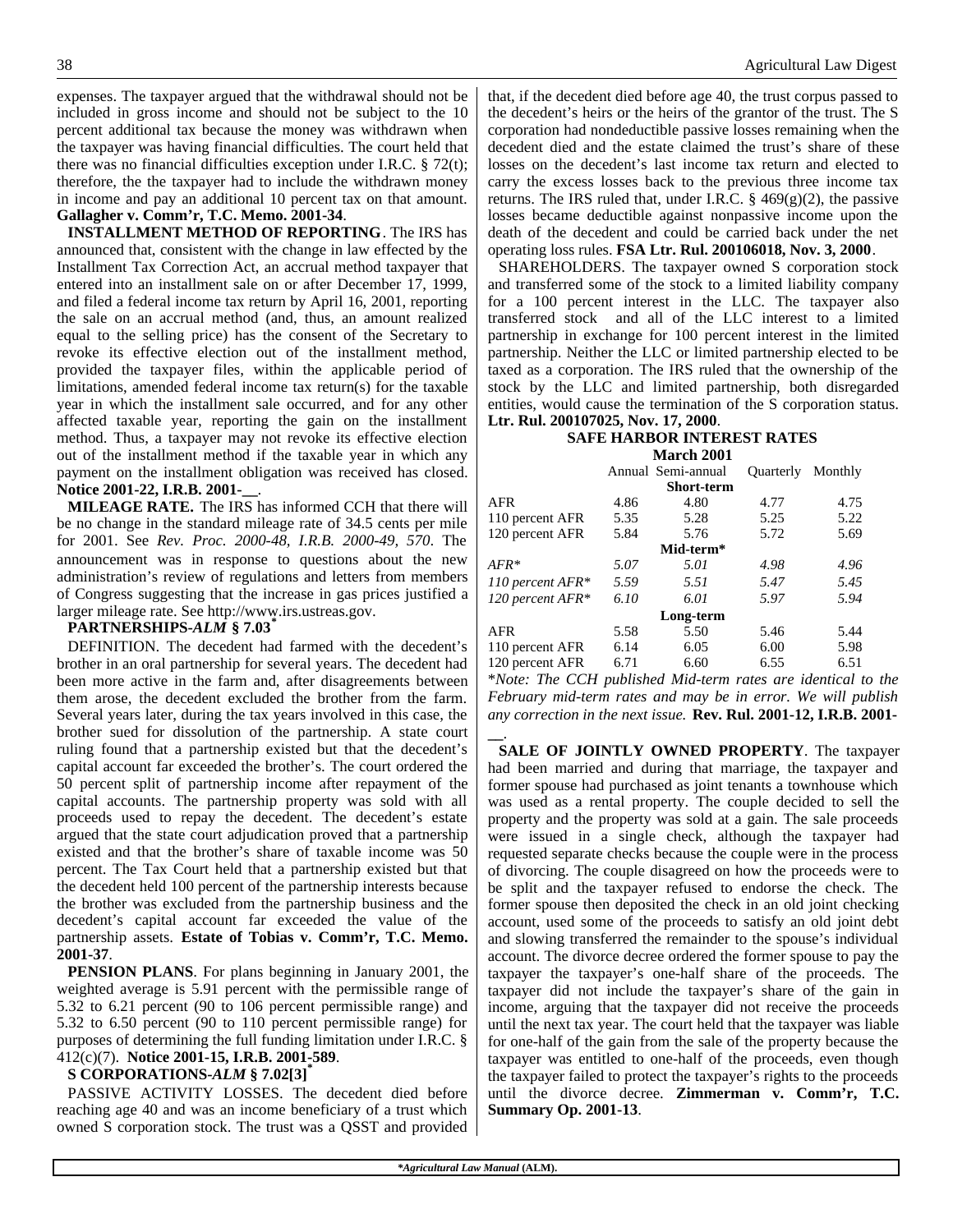**SALE OF RESIDENCE**. This case involved tax law in effect prior to amendments in 1997. On October 30, 1995, the taxpayers, husband and wife, sold their residence for \$310,000. The taxpayers purchased a vacant lot on May 2, 1996 for \$111,000 and, on July 7, 1997, entered into a contract to build a residence on the lot for a cost of \$388,000. During the construction, the taxpayers lived on the lot in a mobile home set on concrete pillars. The new residence was completed on August 19, 1998 and the taxpayers moved in after October 30, 1998. The court held that the taxpayers were not allowed to rollover the gain from the sale of their first residence under I.R.C. § 1034 because the taxpayer failed to purchase a replacement residence of equal or greater value within two years after the sale of the first residence. The court noted that, even if the residence in the mobile home on the lot was considered a new residence, the cost of the lot and mobile home was less than the proceeds fo the sale of the first residence and rollover of gain would still not be allowed. **Swarthout v. Comm'r, T.C. Summary Op. 2001-16**.

The taxpayer operated a trucking business and had purchased a residence in New Jersey. The taxpayer discovered that the taxpayer could earn sufficient annual income by driving the truck in the winter in Florida. The taxpayer purchased rental property in Florida and used an apartment while working in Florida. The taxpayer obtained a Florida driver's license, a Florida registration for the truck and stopped paying New Jersey income tax. The New Jersey residence was still used in the spring and summer by the taxpayer as a residence. The New Jersey residence was sold in 1996 and the taxpayer permanently moved to Florida. The IRS argued that the taxpayer had changed residence to Florida prior to the sale of the residence and was not eligible for the exclusion of gain from the sale. The court held that the taxpayer had not abandoned the New Jersey residence and had lived there for at least 36 months of the five years before the sale; therefore, the taxpayer was eligible to the exclude the gain from the sale of the residence. **Taylor v. Comm'r, T.C. Summary Op. 2001-17**.

**TAX RATE.** The IRS has announced that it has issued Publication 533 which includes the adjusted 2001 tax-rate schedules for use in determining estimated taxes for 2001. The tax rates are lower than those included with the 2001 Form 1040- ES package. Taxpayers may use either set of tables for paying estimated taxes but must use Pub. 533 for all other purposes. See http://www.irs.ustreas.gov.

### **STATE TAXATION**

**USE TAXES.** The plaintiff was a dairy cooperative which marketed the milk produced by its members. The Michigan Department of Treasury (the Department) assessed use taxes against the plaintiff's machinery, equipment and supplies used to test the members' milk as required by federal and state laws and regulations. The plaintiff argued that the property was exempt from use tax, under Mich. Stat.  $\S$  7.555(4)(f), as property used in agricultural production. The Department ruled that the agricultural production of milk ended when the milk was put into storage tanks. The Department argued that the testing was part of the marketing of the milk and not the production of the milk. The court held that the testing equipment, machinery and supplies were exempt from use tax because the testing of the milk was a part of the production process because the testing was required in order for the milk to be suitable for sale. The court also held that the exemption did not require that the plaintiff be directly involved with the milk production, only that the services provided by the plaintiff be a part of the milk production process. **Milk Producers v. Treasury Department, 618 N.W.2d 917 (Mich. Ct. App. 2000)**.

The taxpayer was a producer, processor and marketer of fresh shell eggs and maintained a flock of over 1.3 million laying hens. The taxpayer purchased day-old chicks and raised them in brooder houses which contain an automatic feeding, watering and ventilation system. The system used cages which were similar to the cages used for the laying hens in order to decrease the stress when the chickens are transferred to the laying cages. The plaintiff sought an exemption from use tax under Or. Stat. § 307.400(5)(e) as equipment used for producing fresh shell eggs. The court held that the exemption was properly denied because the raising of the chickens was not directly related to the production of eggs. The court noted that other use tax exemptions allowed for other agricultural uses did not contain the "directly related" language in order to qualify for the exemption; therefore, the court held that the legislature wanted to limit the exemption only to equipment used in the egg laying process. **Willamette Egg Farms, Inc. v. Department of Revenue, 14 P.3d 609 (Or. 2000)**.

### **WORKERS' COMPENSATION**

**EMPLOYER.** The plaintiff was injured while employed by a professional S corporation wholly-owned by an orthodontist. The plaintiff sought damages from the corporation for assault, battery, intentional infliction of emotional distress and negligence. The corporation argued that the plaintiff was limited to claim only workers' compensation benefits as an employee of the individual orthodontist. The plaintiff argued that the actual employer was the corporation. The court held that an employer does not lose the protection of the workers' compensation statute by using the corporate form of business organization; therefore, the plaintiff was limited to claims under the workers' compensation statute. **Gunderson v. Harrington, 619 N.W.2d 760 (Minn. Ct. App. 2000)**.

# **ZONING**

**AGRICULTURAL AREA.** The county had adopted a comprehensive land use plan under the Washington Growth Management Act and designated 40,000 acres in three Agricultural Production Districts (ADPs) for exclusive agricultural use. The county needed land for soccer fields and other recreational use and amended the land use plan to provide for temporary use of the ADP land for recreational uses. The amendments specified that the land would revert to agricultural use if needed. The county argued that the GMA allowed exceptions to the ADP exclusive use requirement. The court acknowledged that the GMA did promote the recreational use of land, but the court held that the GMA required agricultural land to be held exclusively for agricultural use if the land was suitable for agriculture. The court noted that all of the land involved in this case was prime farm land; therefore, the ADP land could not be used for nonagricultural purposes. **King County v. Central Puget Sound, 14 P.3d 133 (Wash. 2000)**.